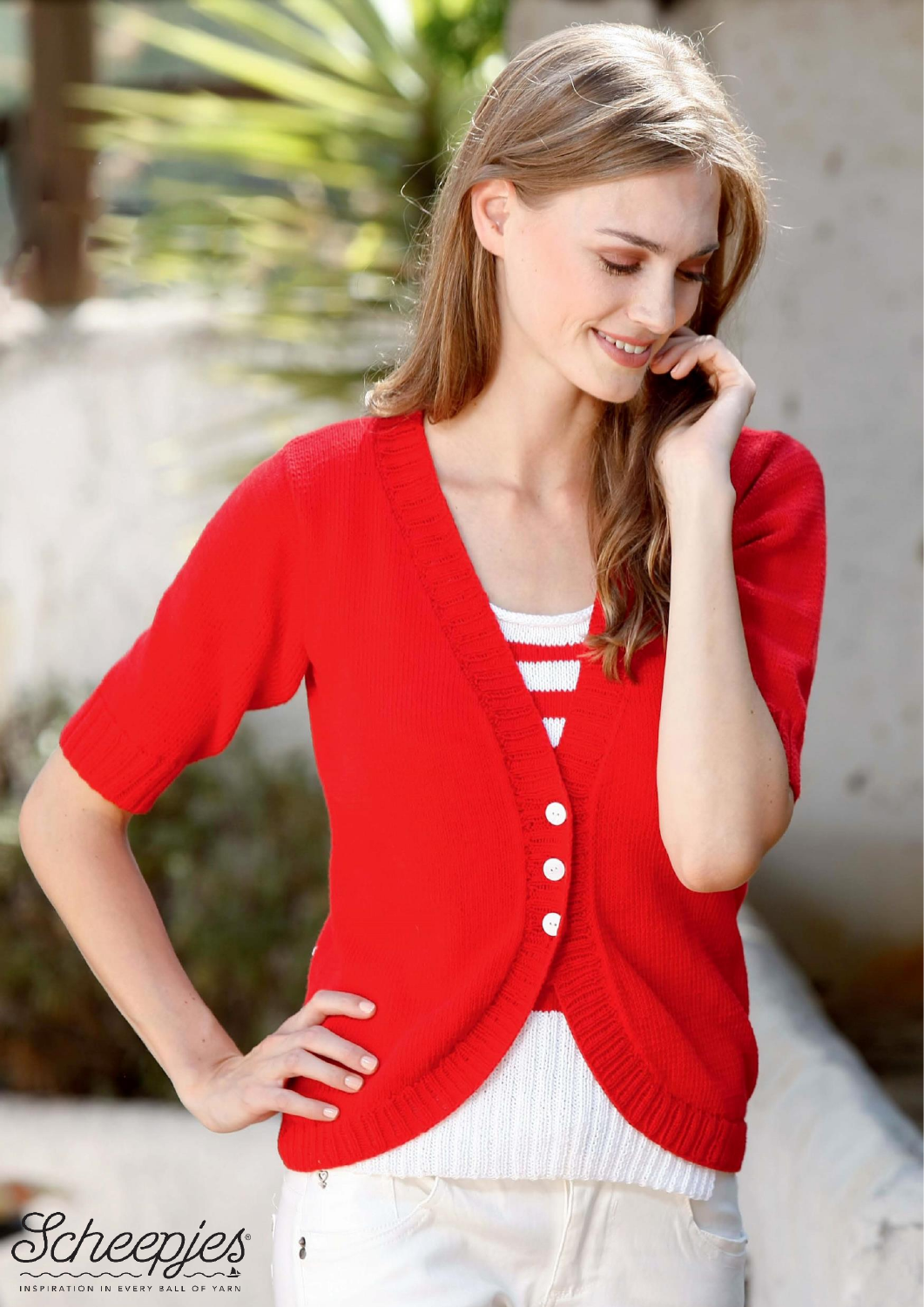

## **5803 – CARDIGAN OF COTTON 8**

## **Size:** 36/38 – 40/42 – 44/46

The size information is listed consecutively. If there is only one number listed, it is valid for all sizes.

**Materials:** Scheepjes Cotton 8 red (510) 7–8–8 balls, 3 buttons, size 3 knitting needles and a size 3 long circular needle.

**Gauge:** 28 sts and 40 rows in Stockinette st = 10x10 cm. Take time to check gauge and switch needles if necessary.

## **Stitches:**

Stockinette st: on right side knit, on wrong side purl.

2x2 Ribbing: alternately K2 and P2.

## **Directions:**

Back: Cast on 120–130–142 sts and work in Stockinette st. Armholes: when work measures 36 cm bind off 3 sts at both edges. Continue to bind off at both edges 2 times 2 and 4 times 1 st, every following 2 rows. Neckline shaping: when work measures 52–53–54 cm bind off the center 20 sts and finish each half separately. At neck edge continue to bind off 3 times 6 sts, every 2 rows. Shoulders: bind off the rem 21–26–32 sts when work measures 54–55–56 cm.

Right front: Cast on 25–27–30 sts and work in Stockinette st. Now shape round lower edge: at the end of the 1st row (= wrong side) cast 7 extra sts onto needle and at the end of every following 2 rows 1 time 5, 1 time 4, 2–3–4 times 3, 2 times 2 and 6 times 1 extra sts, then at the end of every following 4 rows 2 times 1 st, = 59–64–70 sts. Neckline shaping: when work measures 30 cm and from now on decrease 27 times 1 st, alternately every 2 and 4 rows. Decrease as follows: 1 edge st, 1 single decrease (= slip 1 st, K1 and PSSO). Armhole: when work measures 36 cm bind off same as back. Shoulder: bind off the rem 21–26–32 sts at the same length as back.

Left front: Work same as right front, reversing all shaping. Neck decrease: work to the last 3 sts on LH needle, K2 tog, 1 edge st.

Sleeves: Cast on 78–86–92 sts and work 6 cm in 2x2 Ribbing, in the last wrong side row evenly increasing 2 sts for size 36/38, = 80–86–92 sts. Continue to work in Stockinette st and for sleeve width increase at both edges 8 times 1 st, every 7 rows, = 96–102–108 sts. Sleeve cap: when work measures 22 cm bind off 3 sts at both edges and continue to bind off at both edges 2 times 2, 13 times 1, 1 time 2 and 1 time 3 sts, every following 2 rows. Bind off the rem 46–52–58 sts.

**Finishing:** Sew shoulder seams. Sew in sleeves, matching center of sleeve to shoulder seam. Sew sleeve and underarm seams. Using the long circular needle pick up sts along lower edge, fronts and neck edge (approx. 31 sts per 10 cm, pick up a few more sts along round lower edges and a few sts less along back neck), the total number should be divisible by 4, work in 2x2 Ribbing in the round. When work measures 2 cm, evenly work 3 buttonholes along right front. Make a buttonhole by binding off 2 sts and casting them on again in the next row. When border measures 4 cm bind off all sts in 2x2 Ribbing. Sew on buttons.